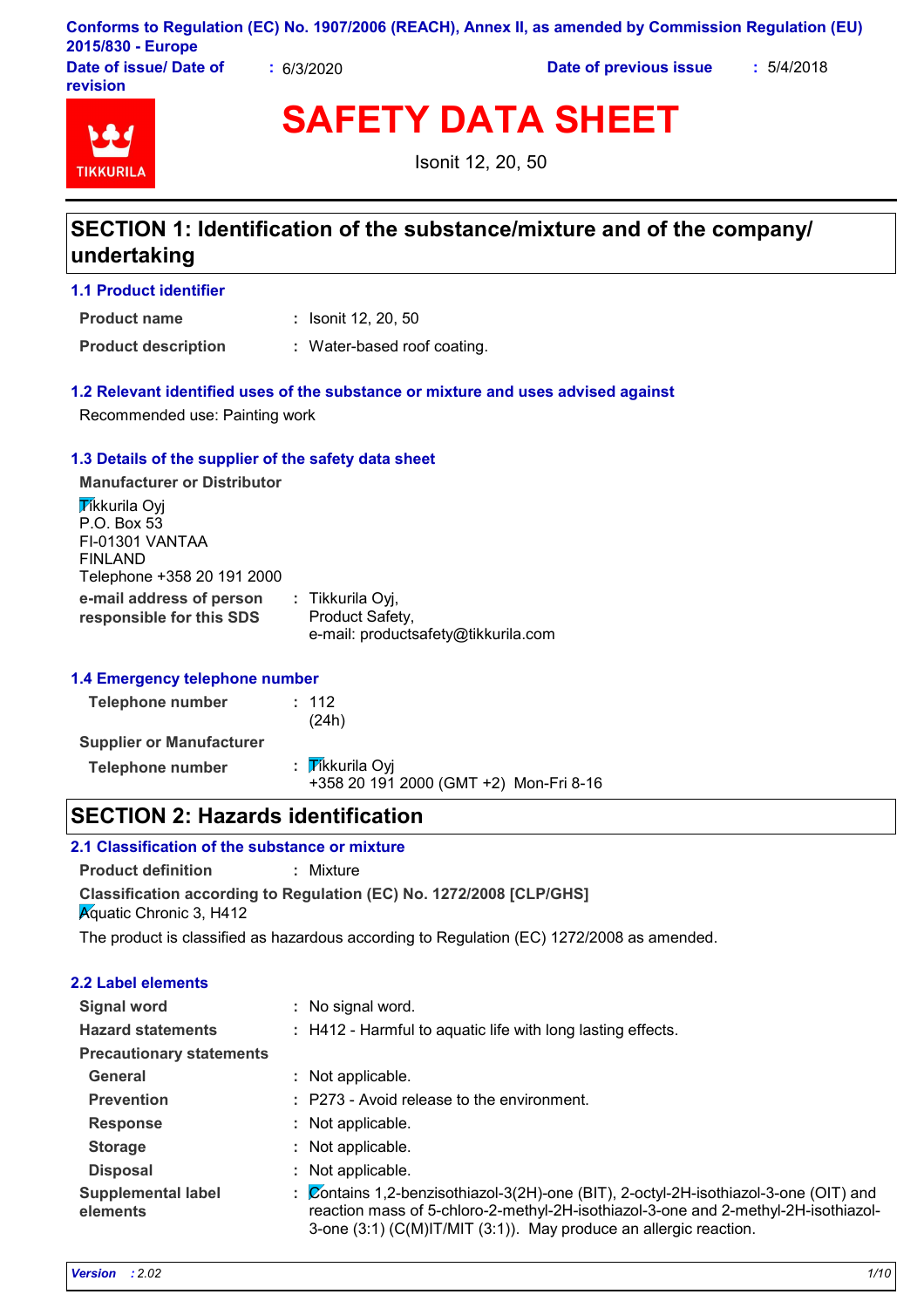*Date of issue/Date of revision 03.06.2020 Date of previous issue 04.05.2018. Isonit 12, 20, 50*

 $\overline{M}$ arning! Hazardous respirable droplets may be formed when sprayed. Do not breathe spray or mist.

# **Treated articles**

This product contains a biocidal product for the preservation of the product during storage. Contains C(M)IT/MIT (3:1). Wear protective gloves.

# **2.3 Other hazards**

**Other hazards which do : not result in classification** : None known.

# **SECTION 3: Composition/information on ingredients**

|                                                                                                                              |                                                                                    |               | <b>Classification</b>                                                                                                                                                                                                          |              |
|------------------------------------------------------------------------------------------------------------------------------|------------------------------------------------------------------------------------|---------------|--------------------------------------------------------------------------------------------------------------------------------------------------------------------------------------------------------------------------------|--------------|
| <b>Product/ingredient</b><br>name                                                                                            | <b>Identifiers</b>                                                                 | $\frac{9}{6}$ | <b>Regulation (EC) No.</b><br>1272/2008 [CLP]                                                                                                                                                                                  | <b>Notes</b> |
| $2(2$ -butoxyethoxy)ethanol                                                                                                  | REACH #: 01-2119475104-44<br>EC: 203-961-6<br>CAS: 112-34-5<br>Index: 603-096-00-8 | $\leq$ 3      | Eye Irrit. 2, H319                                                                                                                                                                                                             |              |
| 1,2-benzisothiazol-3(2H)-one (BIT)                                                                                           | EC: 220-120-9<br>CAS: 2634-33-5                                                    | < 0.05        | Acute Tox. 4, H302<br>Skin Irrit. 2, H315<br>Eye Dam. 1, H318<br>Skin Sens. 1, H317<br>Aquatic Acute 1, H400 (M=1)<br>Aquatic Chronic 2, H411                                                                                  |              |
| bronopol                                                                                                                     | EC: 200-143-0<br>CAS: 52-51-7<br>Index: 603-085-00-8                               | ≤ $0.1$       | Acute Tox. 4, H302<br>Acute Tox. 4, H312<br>Skin Irrit. 2, H315<br>Eye Dam. 1, H318<br>STOT SE 3, H335<br>Aquatic Acute 1, H400 (M=10)                                                                                         |              |
| terbutryn                                                                                                                    | EC: 212-950-5<br>CAS: 886-50-0                                                     | ≤0.022        | Acute Tox. 4, H302<br>Skin Sens. 1, H317<br>Aquatic Acute 1, H400 (M=100)<br>Aquatic Chronic 1, H410 (M=100)                                                                                                                   |              |
| 2-octyl-2H-isothiazol-3-one (OIT)                                                                                            | EC: 247-761-7<br>CAS: 26530-20-1<br>Index: 613-112-00-5                            | ≤0.012        | Acute Tox. 4, H302<br>Acute Tox. 3, H311<br>Acute Tox. 3, H331<br>Skin Corr. 1B, H314<br>Eye Dam. 1, H318<br>Skin Sens. 1, H317<br>Aquatic Acute 1, H400 (M=10)<br>Aquatic Chronic 1, H410 (M=10)                              |              |
| zinc pyrithione                                                                                                              | REACH #: 01-2119511196-46<br>EC: 236-671-3<br>CAS: 13463-41-7                      | ≤0.012        | Acute Tox. 3, H301<br>Acute Tox. 3, H331<br>Eye Dam. 1, H318<br>Aquatic Acute 1, H400 (M=100)<br>Aquatic Chronic 1, H410 (M=10)                                                                                                |              |
| reaction mass of 5-chloro-2-methyl-<br>2H-isothiazol-3-one and 2-methyl-<br>2H-isothiazol-3-one (3:1) (C(M)IT/<br>MIT (3:1)) | CAS: 55965-84-9                                                                    | < 0.0015      | Acute Tox. 3, H301<br>Acute Tox. 3, H311<br>Acute Tox. 3, H331<br>Skin Corr. 1B, H314<br>Eye Dam. 1, H318<br>Skin Sens. 1, H317<br>Aquatic Acute 1, H400 (M=1)<br>Aquatic Chronic 1, H410 (M=1)<br>See Section 16 for the full |              |

There are no additional ingredients present which, within the current knowledge of the supplier, are classified and contribute to the classification of the substance and hence require reporting in this section.

There are no additional ingredients present which, within the current knowledge of the supplier and in the concentrations applicable, are classified as hazardous to health or the environment, are PBTs or vPvBs or have been assigned a workplace exposure limit and hence require reporting in this section.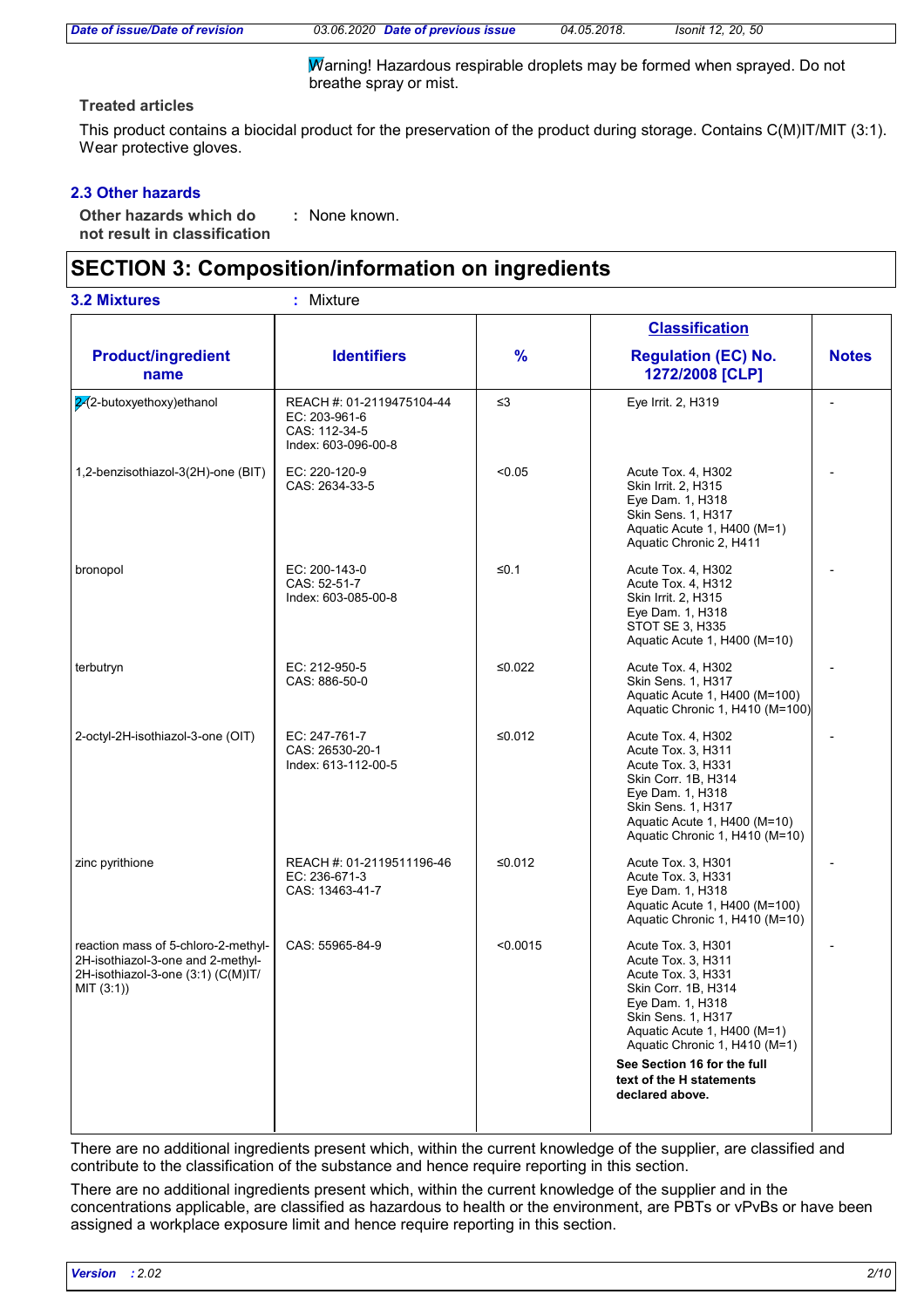Occupational exposure limits, if available, are listed in Section 8. Notes, if applicable, refer to Notes given in Annex VI of 1272/2008/EC.

# **SECTION 4: First aid measures**

| <b>4.1 Description of first aid measures</b> |                                                                                                                                                                                                      |
|----------------------------------------------|------------------------------------------------------------------------------------------------------------------------------------------------------------------------------------------------------|
| General                                      | : In all cases of doubt, or when symptoms persist, seek medical attention. Show this<br>safety data sheet or label to the doctor if possible.                                                        |
| Eye contact                                  | : Check for and remove any contact lenses. Immediately flush eyes with plenty of<br>lukewarm water, keeping eyelids open. Continue to rinse for at least 15 minutes.                                 |
| <b>Inhalation</b>                            | : Remove to fresh air.                                                                                                                                                                               |
| <b>Skin contact</b>                          | : Wash skin thoroughly with soap and water or use recognized skin cleanser. Do<br>NOT use solvents or thinners.                                                                                      |
| Ingestion                                    | : If accidentally swallowed rinse the mouth with plenty of water (only if the person is<br>conscious). If significant amounts have been swallowed or if symptoms persist,<br>seek medical attention. |

# **4.2 Most important symptoms and effects, both acute and delayed**

See Section 11 for more detailed information on health effects and symptoms.

**Zontains:** 

1,2-benzisothiazol-3(2H)-one (BIT) reaction mass of 5-chloro-2-methyl-2H-isothiazol-3-one and 2-methyl-2H-isothiazol-3-one (3:1) (C(M)IT/MIT (3:1))

2-octyl-2H-isothiazol-3-one (OIT)

May produce an allergic reaction.

# **4.3 Indication of any immediate medical attention and special treatment needed**

None.

# **SECTION 5: Firefighting measures**

| 5.1 Extinguishing media                                  |                                                                                                                                                                                                                                                  |
|----------------------------------------------------------|--------------------------------------------------------------------------------------------------------------------------------------------------------------------------------------------------------------------------------------------------|
| <b>Suitable extinguishing</b><br>media                   | : Use an extinguishing agent suitable for the surrounding fire. Recommended:<br>Alcohol resistant foam, CO <sub>2</sub> , powders or water spray/mist.                                                                                           |
| <b>Unsuitable extinguishing</b><br>media                 | : Do not use a direct water jet that could spread the fire.                                                                                                                                                                                      |
|                                                          | 5.2 Special hazards arising from the substance or mixture                                                                                                                                                                                        |
| Hazards from the<br>substance or mixture                 | : This product is not classified as flammable. Fire will produce dense black smoke.<br>Exposure to decomposition products may cause a health hazard.                                                                                             |
| <b>Hazardous combustion</b><br>products                  | : When exposed to high temperatures, hazardous decomposition products may be<br>produced, such as carbon monoxide and dioxide, smoke, oxides of nitrogen etc.                                                                                    |
| 5.3 Advice for firefighters                              |                                                                                                                                                                                                                                                  |
| <b>Special protective actions</b><br>for fire-fighters   | : Use water spray to keep fire-exposed containers cool. This material is hazardous to<br>aquatic organisms. Fire water contaminated with this material must be contained<br>and prevented from being discharged to any waterway, sewer or drain. |
| <b>Special protective</b><br>equipment for fire-fighters | : Appropriate breathing apparatus may be required.                                                                                                                                                                                               |
|                                                          | <b>SECTION 6: Accidental release measures</b>                                                                                                                                                                                                    |

| <b>6.1 Personal precautions,</b><br>protective equipment and<br>emergency procedures | : Refer to protective measures listed in sections 7 and 8.                                  |
|--------------------------------------------------------------------------------------|---------------------------------------------------------------------------------------------|
| <b>6.2 Environmental</b><br>precautions                                              | : Hazardous to aguatic environment. Do not allow to enter drains, water courses or<br>soil. |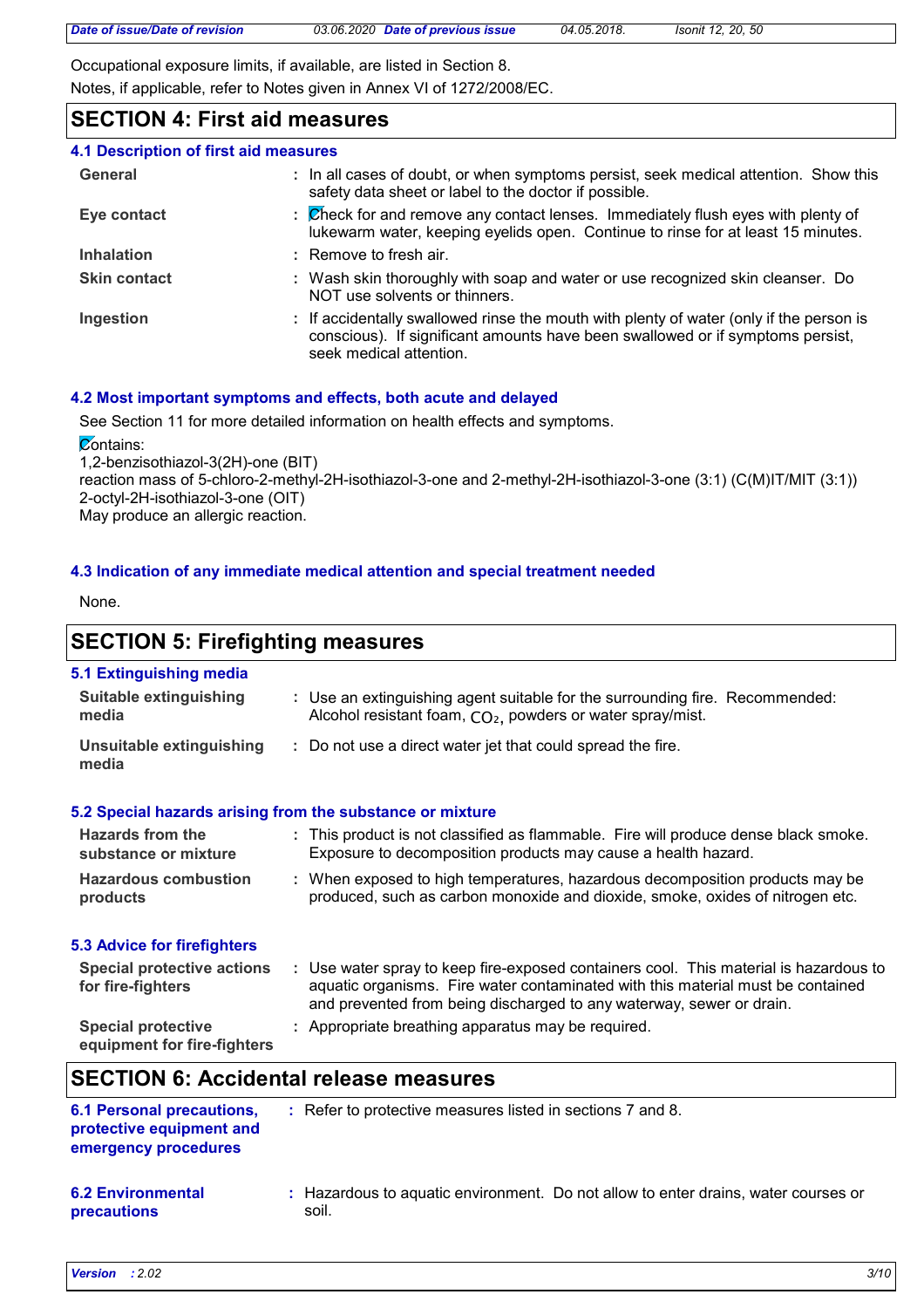| Date of issue/Date of revision                                  | 03.06.2020 Date of previous issue                                                                                                                                                                                                                                        | 04.05.2018. | Isonit 12, 20, 50 |
|-----------------------------------------------------------------|--------------------------------------------------------------------------------------------------------------------------------------------------------------------------------------------------------------------------------------------------------------------------|-------------|-------------------|
| 6.3 Methods and materials<br>for containment and<br>cleaning up | : Contain and collect spillage with non-combustible, absorbent material e.g. sand,<br>earth, vermiculite or diatomaceous earth and place in container for disposal<br>according to local regulations. Preferably clean with water or detergent. Avoid using<br>solvents. |             |                   |
| 6.4 Reference to other<br><b>sections</b>                       | : See Section 1 for emergency contact information.<br>See Section 13 for additional waste treatment information.                                                                                                                                                         |             |                   |

# **SECTION 7: Handling and storage**

| <b>7.1 Precautions for safe</b><br>handling                                          | : Skin contact with the product and exposure to spray mist and vapor should be<br>avoided. Avoid contact with skin and eyes. Avoid inhalation of dust from sanding.<br>See Section 8 for information on appropriate personal protective equipment. Eating,<br>drinking and smoking should be prohibited in areas where this material is handled<br>and stored. Wash hands before breaks and immediately after handling the product.<br>Avoid release to the environment. |
|--------------------------------------------------------------------------------------|--------------------------------------------------------------------------------------------------------------------------------------------------------------------------------------------------------------------------------------------------------------------------------------------------------------------------------------------------------------------------------------------------------------------------------------------------------------------------|
| <b>7.2 Conditions for safe</b><br>storage, including any<br><b>incompatibilities</b> | : Store away from direct sunlight in a dry, cool and well-ventilated area, away from<br>incompatible materials (see Section 10). Keep container tightly closed. Containers<br>that have been opened must be carefully resealed and kept upright to prevent<br>leakage. Do not store in unlabeled containers. Recommended storage temperature<br>is $+5^{\circ}$ C $+25^{\circ}$ C. Do not allow to freeze. Store in accordance with local regulations.                   |
| 7.3 Specific end use(s)                                                              | $:$ None.                                                                                                                                                                                                                                                                                                                                                                                                                                                                |

# **SECTION 8: Exposure controls/personal protection**

# **8.1 Control parameters**

**Occupational exposure limits**

| <b>Product/ingredient name</b>   | <b>Exposure limit values</b>                                                                                                                                                                                                             |
|----------------------------------|------------------------------------------------------------------------------------------------------------------------------------------------------------------------------------------------------------------------------------------|
| $\sqrt{2}$ -butoxyethoxy)ethanol | <b>EU OEL (Europe, 2/2017). Notes: list of indicative occupational</b><br>exposure limit values<br>TWA: 67.5 mg/m <sup>3</sup> 8 hours.<br>TWA: 10 ppm 8 hours.<br>STEL: 101.2 mg/m <sup>3</sup> 15 minutes.<br>STEL: 15 ppm 15 minutes. |
| Recommended monitoring           | If this product contains ingredients with exposure limits personal workplace                                                                                                                                                             |

**Recommended monitoring procedures** ontains ingredients with exposure limits, personal, workp atmosphere or biological monitoring may be required to determine the effectiveness of the ventilation or other control measures and/or the necessity to use respiratory protective equipment. **:**

# **DNELs/DMELs**

No DNELs/DMELs available.

# **PNECs**

No PNECs available.

# **8.2 Exposure controls**

**Appropriate engineering controls**

Provide adequate ventilation. Comply with the health and safety at work laws.

# **Individual protection measures**

Safety eyewear should be used when there is a likelihood of exposure. Use safety eyewear (EN166), especially during spray-application. **Eye/face protection :**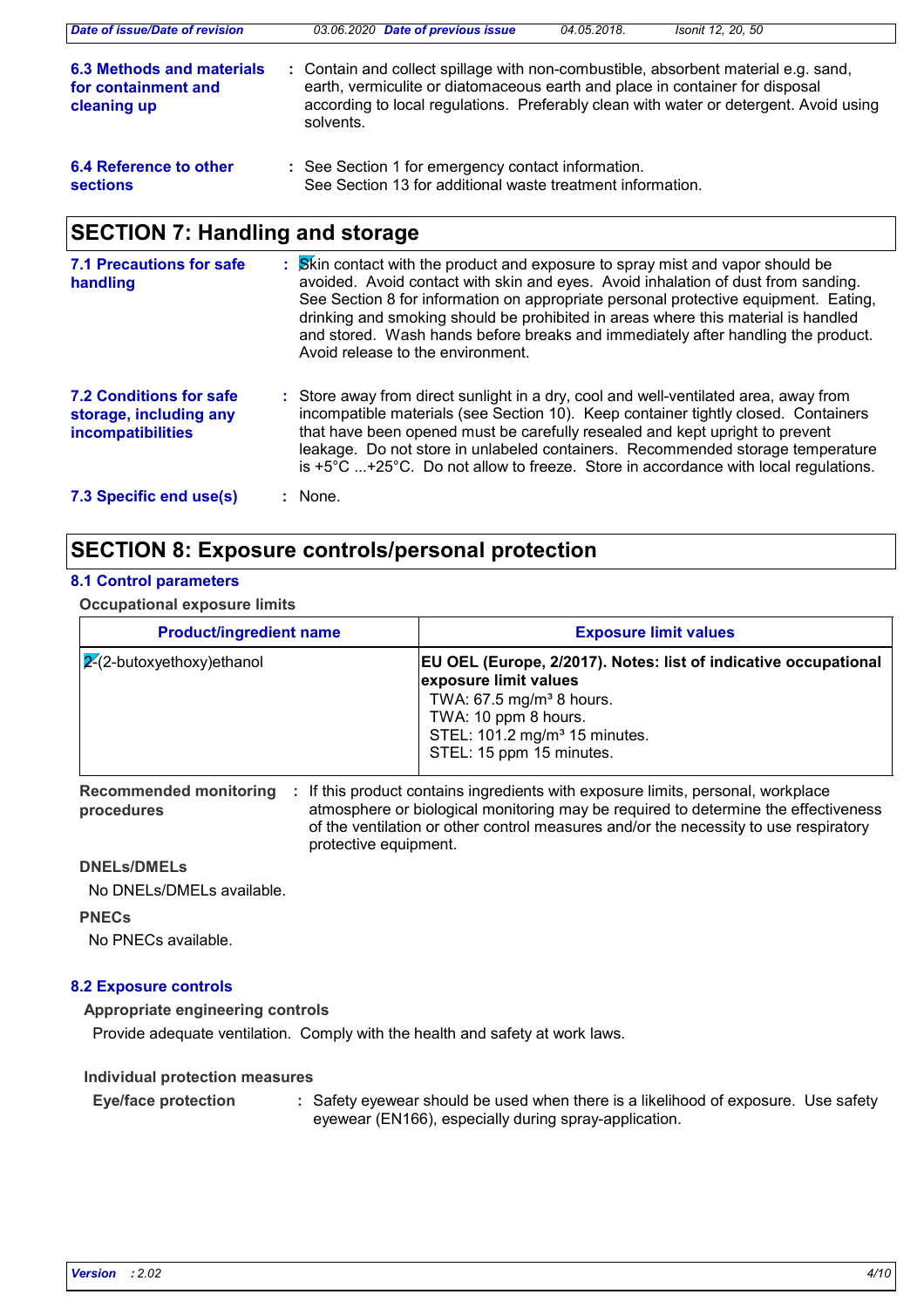| Date of issue/Date of revision            | 03.06.2020 Date of previous issue<br>04.05.2018.<br>Isonit 12, 20, 50                                                                                                                                                                                                                                                                                                                      |
|-------------------------------------------|--------------------------------------------------------------------------------------------------------------------------------------------------------------------------------------------------------------------------------------------------------------------------------------------------------------------------------------------------------------------------------------------|
| <b>Hand protection</b>                    | : Wear protective gloves. Gloves should be replaced regularly and if there is any<br>sign of damage to the glove material. The instructions and information provided by<br>the glove manufacturer on use, storage, maintenance and replacement must be<br>followed.<br>Recommended glove material (EN374):<br>> 8 hours (breakthrough time): nitrile rubber<br>Not recommended: PVA gloves |
| <b>Skin protection</b>                    | : Wear appropriate personal protective clothing to prevent skin contact.                                                                                                                                                                                                                                                                                                                   |
| <b>Respiratory protection</b>             | : If ventilation during spray-application is inadequate, use respirators with<br>combination filter AP, gas/dust filter (EN405:2001). Wear a respirator with type P2<br>filter during sanding (EN149:2001). Be sure to use an approved/certified respirator<br>or equivalent. Check that mask fits tightly and change filter regularly.                                                    |
| <b>Environmental exposure</b><br>controls | : For information regarding environmental protection measures, please refer to<br>section 13 for waste handling, section 7 for handling and storage and section 1.2<br>for relevant identified uses of the substance or mixture and uses advised against.                                                                                                                                  |

# **SECTION 9: Physical and chemical properties**

| 9.1 Information on basic physical and chemical properties  |    |                                                          |
|------------------------------------------------------------|----|----------------------------------------------------------|
| Appearance                                                 |    |                                                          |
| <b>Physical state</b>                                      |    | : Liquid.                                                |
| <b>Color</b>                                               |    | : Various                                                |
| Odor                                                       |    | $:$ Mild.                                                |
| <b>Odor threshold</b>                                      |    | : Not relevant for the hazard assessment of the product. |
| pH                                                         |    | : Not relevant for the hazard assessment of the product. |
| Melting point/freezing point                               |    | $: 0^{\circ}$ C (water)                                  |
| Initial boiling point and<br>boiling range                 |    | $: 100^{\circ}$ C (water)                                |
| <b>Flash point</b>                                         |    | : $>100 °C$                                              |
| <b>Evaporation rate</b>                                    |    | : Not relevant due to the nature of the product.         |
| Flammability (solid, gas)                                  |    | Not applicable. Product is a liquid.                     |
| <b>Upper/lower flammability or</b><br>explosive limits     |    | : No flammable ingredients present.                      |
| <b>Vapor pressure</b>                                      |    | : 3.2 kPa [room temperature] (water)                     |
| <b>Vapor density</b>                                       |    | : Not relevant for the hazard assessment of the product. |
| <b>Density</b>                                             |    | : 1 to 1.3 $g/cm^{3}$                                    |
| Solubility(ies)                                            |    | : Miscible in water.                                     |
| Partition coefficient: n-octanol/: Not available.<br>water |    |                                                          |
| <b>Auto-ignition temperature</b>                           |    | : Not relevant due to the nature of the product.         |
| <b>Decomposition temperature</b>                           |    | : Not relevant for the hazard assessment of the product. |
|                                                            |    | : Not relevant for the hazard assessment of the product. |
| <b>Viscosity</b>                                           |    |                                                          |
| <b>Explosive properties</b>                                |    | : No explosive ingredients present.                      |
| <b>Oxidizing properties</b>                                | ÷. | No oxidizing ingredients present.                        |

# **9.2 Other information**

No additional information.

# **SECTION 10: Stability and reactivity**

| <b>10.1 Reactivity</b>                     | $\therefore$ See Section 10.5.                                                    |
|--------------------------------------------|-----------------------------------------------------------------------------------|
| <b>10.2 Chemical stability</b>             | : Stable under recommended storage and handling conditions (see Section 7).       |
| 10.3 Possibility of<br>hazardous reactions | : Under normal conditions of storage and use, hazardous reactions will not occur. |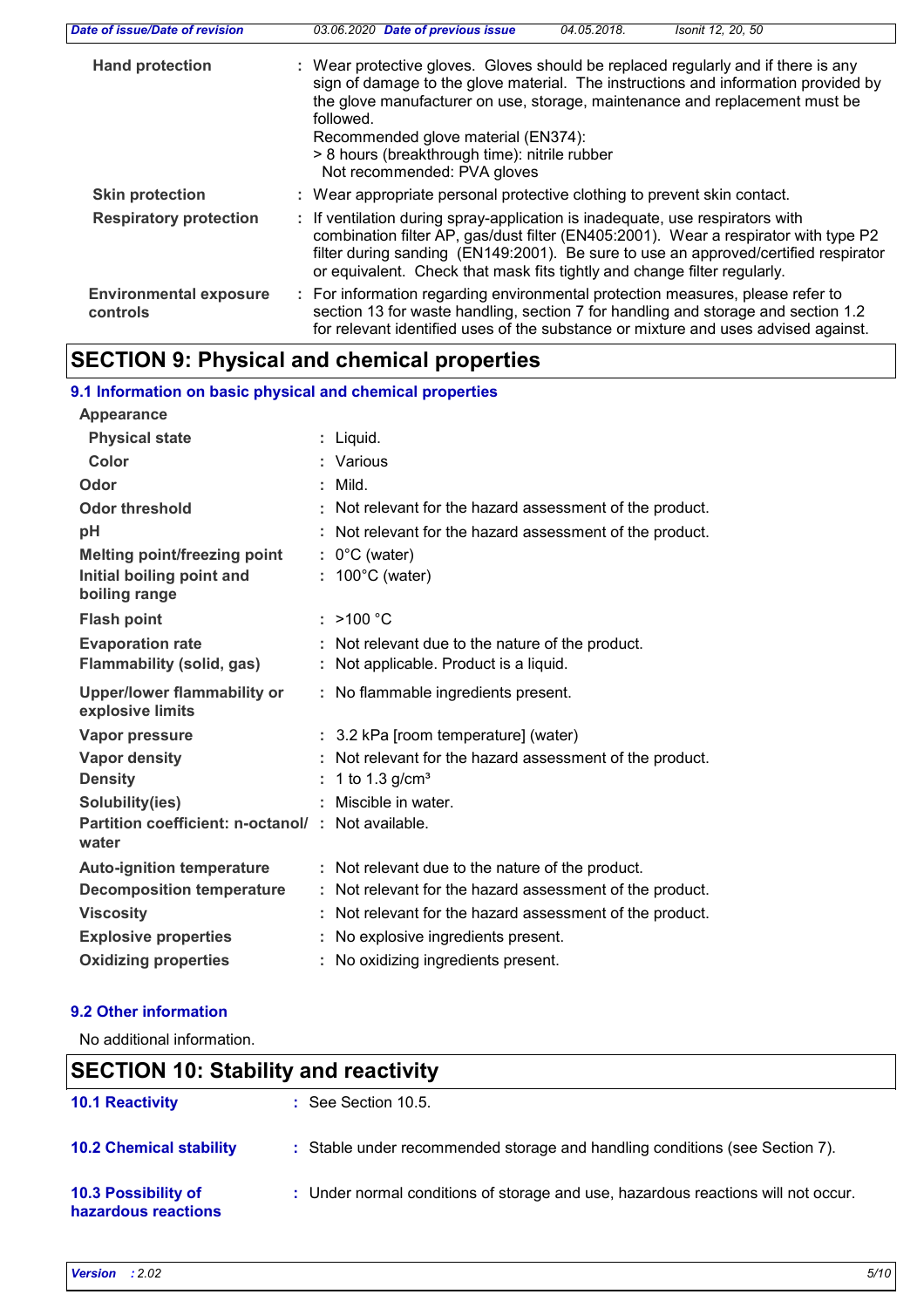| Date of issue/Date of revision                  | 03.06.2020 Date of previous issue                                                                                                                             | 04.05.2018. | Isonit 12, 20, 50 |
|-------------------------------------------------|---------------------------------------------------------------------------------------------------------------------------------------------------------------|-------------|-------------------|
| <b>10.4 Conditions to avoid</b>                 | : Avoid extreme heat and freezing.                                                                                                                            |             |                   |
| <b>10.5 Incompatible materials</b>              | Keep away from the following materials to prevent strong exothermic reactions:<br>oxidizing agents<br>strong acids<br>strong alkalis                          |             |                   |
| <b>10.6 Hazardous</b><br>decomposition products | : When exposed to high temperatures, hazardous decomposition products may be<br>produced, such as carbon monoxide and dioxide, smoke, oxides of nitrogen etc. |             |                   |

# **SECTION 11: Toxicological information**

# **11.1 Information on toxicological effects**

There is no testdata available on the product itself.

The product is not classified as hazardous according to Regulation (EC) 1272/2008 as amended.

Long term exposure to spray mist may produce respiratory tract irritation. Prolonged or repeated contact can defat the skin and lead to irritation, cracking and/or dermatitis.

#### **Acute toxicity**

| <b>Product/ingredient name</b>                                                                                                       | <b>Result</b> | <b>Species</b> | <b>Dose</b> | <b>Exposure</b> |
|--------------------------------------------------------------------------------------------------------------------------------------|---------------|----------------|-------------|-----------------|
| $\chi$ 2-benzisothiazol-3(2H)-<br>one (BIT)                                                                                          | LD50 Oral     | Rat            | 1020 mg/kg  |                 |
| bronopol                                                                                                                             | LD50 Oral     | Rat            | 342 mg/kg   |                 |
| 2-octyl-2H-isothiazol-3-one<br>(OIT)                                                                                                 | LD50 Dermal   | Rabbit         | 690 mg/kg   |                 |
|                                                                                                                                      | LD50 Oral     | Rat            | 550 mg/kg   |                 |
| zinc pyrithione                                                                                                                      | LD50 Oral     | Rat            | $269$ mg/kg |                 |
| reaction mass of 5-chloro-<br>2-methyl-2H-isothiazol-<br>3-one and 2-methyl-2H-<br>isothiazol-3-one $(3:1)$ $(C(M))$<br>IT/MIT (3:1) | LD50 Oral     | Rat            | 53 mg/kg    |                 |

# Not classified.

**Irritation/Corrosion**

Not classified.

# **Sensitization**

The product is not classified as sensitizing by skin contact, but it contains following preservatives or other biocides which may produce an allergic reaction:

1,2-benzisothiazol-3(2H)-one (BIT)

reaction mass of 5-chloro-2-methyl-2H-isothiazol-3-one and 2-methyl-2H-isothiazol-3-one (3:1) (C(M)IT/MIT (3:1)) 2-octyl-2H-isothiazol-3-one (OIT) terbutryn

**Mutagenicity**

Not classified.

**Carcinogenicity**

Not classified.

**Reproductive toxicity**

Not classified.

**Teratogenicity**

Not classified.

**Specific target organ toxicity (single exposure)**

Not classified.

**Specific target organ toxicity (repeated exposure)**

Not classified.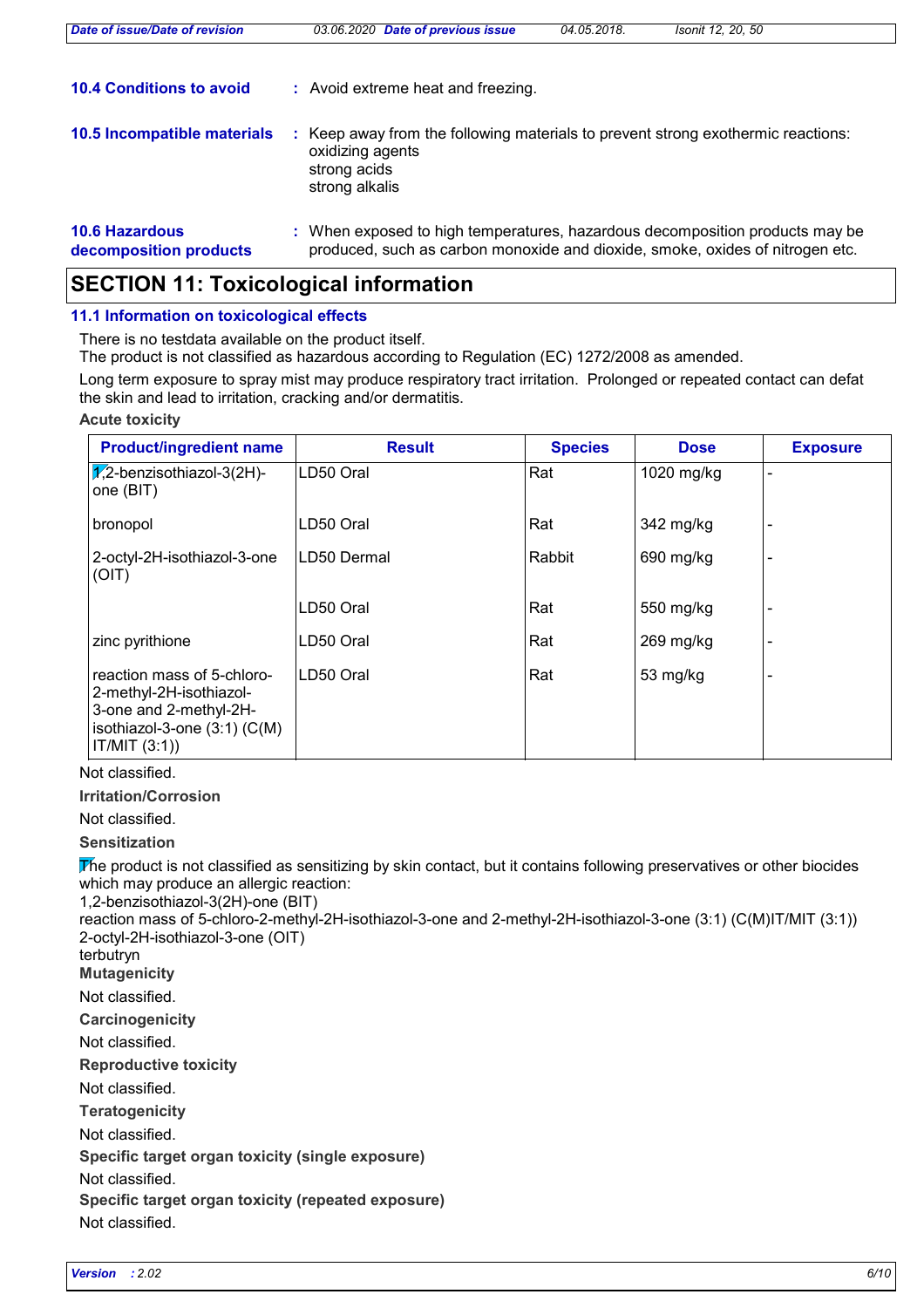*Date of issue/Date of revision 03.06.2020 Date of previous issue 04.05.2018. Isonit 12, 20, 50*

**Aspiration hazard**

Not classified.

# **SECTION 12: Ecological information**

Ecological testing has not been conducted on this product. Do not allow to enter drains, water courses or soil.

The product is classified as environmetally hazardous according to Regulation (EC) 1272/2008. Harmful to aquatic life with long lasting effects.

#### **12.1 Toxicity**

| <b>Product/ingredient name</b>                                                                                                  | <b>Result</b>                 | <b>Species</b>                             | <b>Exposure</b> |
|---------------------------------------------------------------------------------------------------------------------------------|-------------------------------|--------------------------------------------|-----------------|
| $\sqrt{7}$ ,2-benzisothiazol-3(2H)-<br>one (BIT)                                                                                | Acute EC50 0.36 mg/l          | Algae - Skeletonema costatum               | 72 hours        |
|                                                                                                                                 | Acute LC50 0.74 mg/l          | Fish                                       | 96 hours        |
| bronopol                                                                                                                        | Acute EC50 0.068 mg/l         | Algae - Anabaena flos aqua                 | 72 hours        |
| terbutryn                                                                                                                       | Acute EC50 2 µg/l Fresh water | Algae - Pseudokirchneriella<br>subcapitata | 72 hours        |
| 2-octyl-2H-isothiazol-3-one<br>(OIT)                                                                                            | EC50 0.32 mg/l                | Daphnia - Daphnia magna                    | 48 hours        |
|                                                                                                                                 | LC50 0.047 mg/l               | Fish - Oncorhynchus mykiss                 | 96 hours        |
| zinc pyrithione                                                                                                                 | EC50 0.0082 mg/l              | Daphnia                                    | 48 hours        |
|                                                                                                                                 | LC50 0.0026 mg/l              | Fish - Pimephales promelas                 | 96 hours        |
| reaction mass of 5-chloro-<br>2-methyl-2H-isothiazol-<br>3-one and 2-methyl-2H-<br>isothiazol-3-one (3:1) (C(M)<br>IT/MIT (3:1) | Acute EC50 0.379 mg/l         | Algae - Pseudokirchneriella<br>subcapitata | 72 hours        |
|                                                                                                                                 | Acute EC50 0.16 mg/l          | Daphnia - Daphnia magna                    | 48 hours        |
|                                                                                                                                 | Acute LC50 0.19 mg/l          | Fish - Oncorhynchus mykiss                 | 96 hours        |
|                                                                                                                                 | Chronic NOEC 0.0012 mg/l      | Algae - Pseudokirchneriella<br>subcapitata | 72 hours        |
|                                                                                                                                 | Chronic NOEC 0.004 mg/l       | Daphnia - Daphnia magna                    | 21 days         |

# **12.2 Persistence and degradability**

| <b>Product/ingredient name</b>                                                                                                       | <b>Result</b><br><b>Test</b> |  | <b>Dose</b>       |  |         | <b>Inoculum</b>         |  |
|--------------------------------------------------------------------------------------------------------------------------------------|------------------------------|--|-------------------|--|---------|-------------------------|--|
| 2-(2-butoxyethoxy)ethanol                                                                                                            |                              |  | 92 % - 28 days    |  |         |                         |  |
| <b>Product/ingredient name</b>                                                                                                       | <b>Aquatic half-life</b>     |  | <b>Photolysis</b> |  |         | <b>Biodegradability</b> |  |
| reaction mass of 5-chloro-<br>2-methyl-2H-isothiazol-<br>3-one and 2-methyl-2H-<br>isothiazol-3-one $(3:1)$ $(C(M))$<br>IT/MIT (3:1) |                              |  |                   |  | Readily |                         |  |
| 2-(2-butoxyethoxy) ethanol                                                                                                           |                              |  |                   |  | Readily |                         |  |

#### **12.3 Bioaccumulative potential**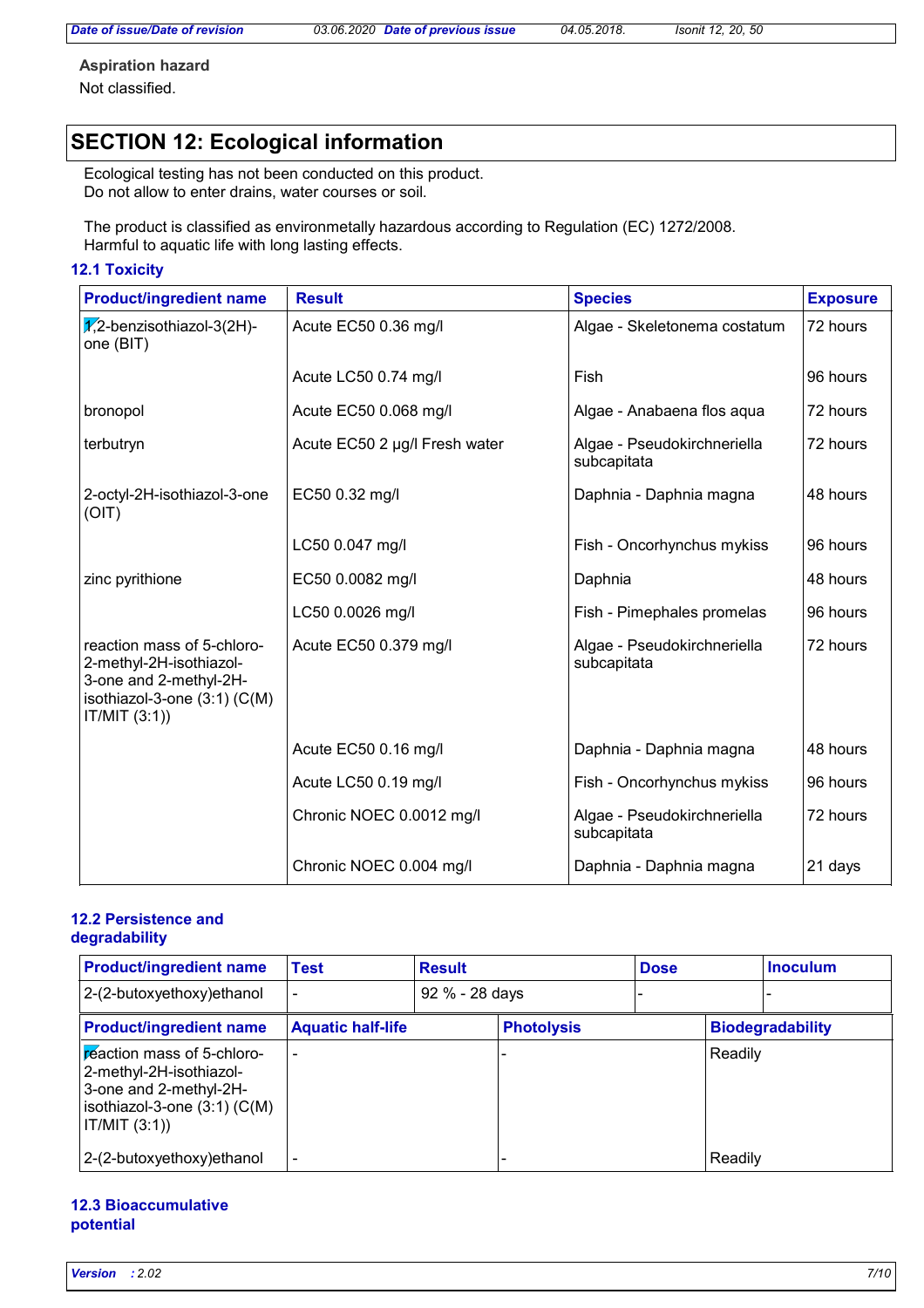*Date of issue/Date of revision 03.06.2020 Date of previous issue 04.05.2018. Isonit 12, 20, 50*

| <b>Product/ingredient name</b>       | LogP <sub>ow</sub> | <b>Bioconcentration factor</b><br>[BCF] | <b>Potential</b> |
|--------------------------------------|--------------------|-----------------------------------------|------------------|
| <b>Z</b> inc pyrithione              | 0.9                | 11                                      | low              |
| 2-octyl-2H-isothiazol-3-one<br>(OIT) | 2.45               |                                         | low              |
| terbutryn                            | 3.74               |                                         | <b>I</b> low     |
| bronopol                             | 0.18               |                                         | low              |
| 2-(2-butoxyethoxy) ethanol           | 1                  | <3                                      | low              |

# **12.4 Mobility in soil**

| Soil/water partition<br>coefficient (K <sub>oc</sub> ) | : Not available. |
|--------------------------------------------------------|------------------|
|                                                        |                  |
| <b>Mobility</b>                                        | : Not available. |

# **12.5 Results of PBT and vPvB assessment**

This mixture does not contain any substances that are assessed to be a PBT or a vPvB.

| 12.6 Other adverse effects | Not available. |
|----------------------------|----------------|
|----------------------------|----------------|

# **SECTION 13: Disposal considerations**

#### **13.1 Waste treatment methods**

**Product**

**Methods of disposal :**

Gather residues into waste containers. Liquid residue and cleaning liquids are hazardous waste and must not be emptied into drains or sewage system, but handled in accordance with national regulations. Product residues should be left at special companies which have permission for gathering this kind of wastes.

#### **European waste catalogue (EWC)**

| Waste code  | <b>Waste designation</b>                                                          |
|-------------|-----------------------------------------------------------------------------------|
| l 08 01 11* | waste paint and varnish containing organic solvents or other hazardous substances |

If this product is mixed with other wastes, the original waste product code may no longer apply and the appropriate code should be assigned. For further information, contact your local waste authority.

# **Packaging**

| <b>Methods of disposal</b> | : Empty packaging should be recycled or disposed of in accordance with national |
|----------------------------|---------------------------------------------------------------------------------|
|                            | regulations.                                                                    |

**Special precautions :**

No additional information.

# **SECTION 14: Transport information**

 $\overline{\text{P}}$  his product is not regulated for carriage according to ADR/RID, IMDG, IATA.

|                                           | <b>ADR/RID</b>               | <b>IMDG</b>              | <b>IATA</b>    |
|-------------------------------------------|------------------------------|--------------------------|----------------|
| 14.1 UN number                            | Not regulated.               | Not regulated.           | Not regulated. |
| 14.2 UN proper<br>shipping name           | $\qquad \qquad \blacksquare$ | $\overline{\phantom{a}}$ | -              |
| <b>14.3 Transport</b><br>hazard class(es) | $\overline{\phantom{0}}$     | $\overline{\phantom{0}}$ |                |
| 14.4 Packing<br>group                     |                              | $\overline{\phantom{0}}$ |                |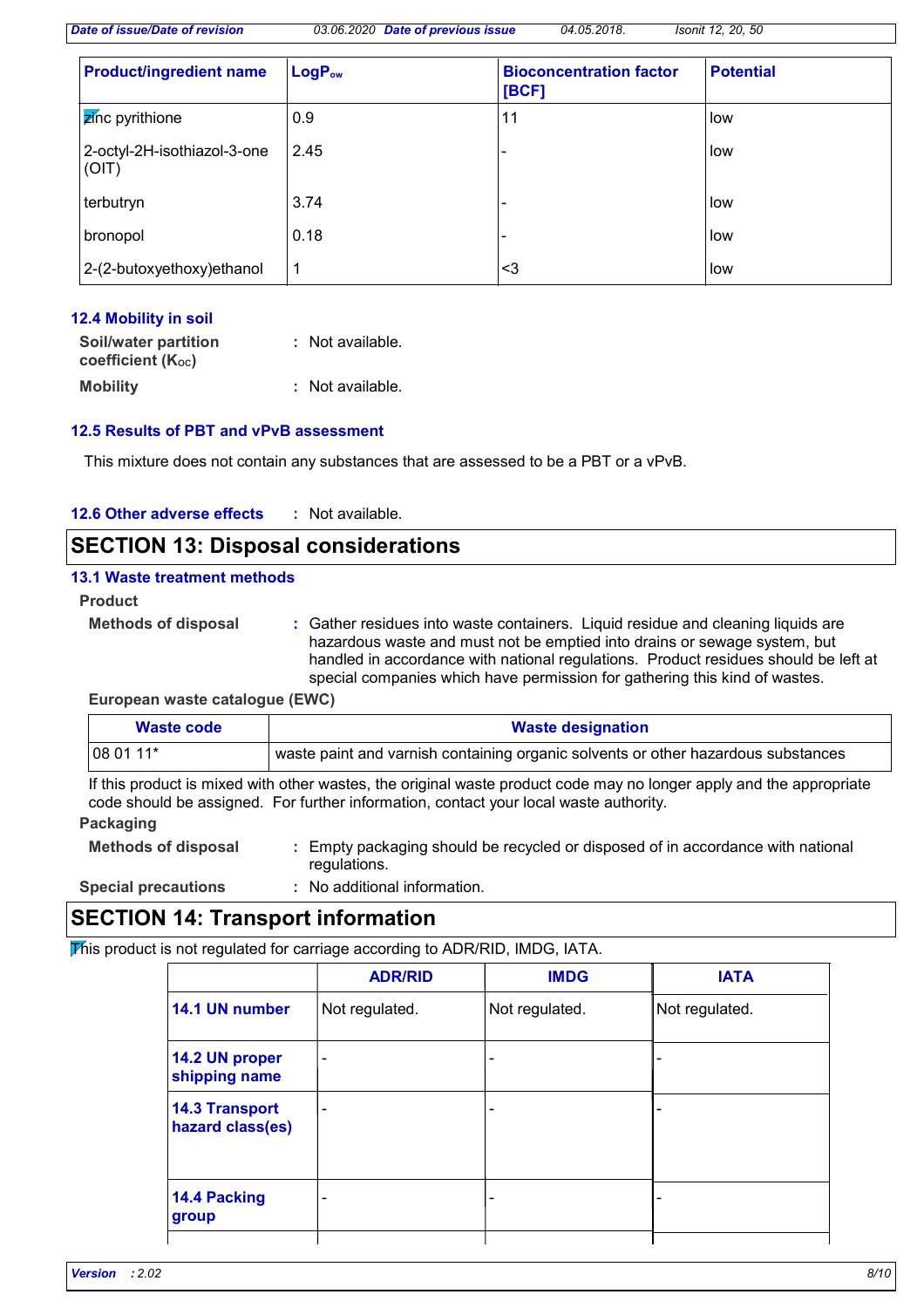| Date of issue/Date of revision                                                                                                                                                 |                                                | 03.06.2020 Date of previous issue                                                                                                                                                                                                                                    |                    | 04.05.2018. | Isonit 12, 20, 50                                                                   |  |
|--------------------------------------------------------------------------------------------------------------------------------------------------------------------------------|------------------------------------------------|----------------------------------------------------------------------------------------------------------------------------------------------------------------------------------------------------------------------------------------------------------------------|--------------------|-------------|-------------------------------------------------------------------------------------|--|
| 14.5<br><b>Environmental</b><br>hazards                                                                                                                                        | No.                                            |                                                                                                                                                                                                                                                                      | No.                |             | No.                                                                                 |  |
| <b>Additional information</b>                                                                                                                                                  |                                                |                                                                                                                                                                                                                                                                      |                    |             |                                                                                     |  |
| <b>IATA</b>                                                                                                                                                                    |                                                | transportation regulations.                                                                                                                                                                                                                                          |                    |             | : The environmentally hazardous substance mark may appear if required by other      |  |
| 14.6 Special precautions for : Transport within user's premises: always transport in closed containers that are<br>user                                                        |                                                | the event of an accident or spillage.                                                                                                                                                                                                                                |                    |             | upright and secure. Ensure that persons transporting the product know what to do in |  |
| <b>14.7 Transport in bulk</b><br>according to IMO<br><b>instruments</b>                                                                                                        | : Not available.                               |                                                                                                                                                                                                                                                                      |                    |             |                                                                                     |  |
| <b>SECTION 15: Regulatory information</b>                                                                                                                                      |                                                |                                                                                                                                                                                                                                                                      |                    |             |                                                                                     |  |
| 15.1 Safety, health and environmental regulations/legislation specific for the substance or mixture<br>EU Regulation (EC) No. 1907/2006 (REACH)<br><b>Other EU regulations</b> |                                                |                                                                                                                                                                                                                                                                      |                    |             |                                                                                     |  |
| <b>Europe inventory</b>                                                                                                                                                        | : Not determined.                              |                                                                                                                                                                                                                                                                      |                    |             |                                                                                     |  |
| <b>VOC Directive</b>                                                                                                                                                           |                                                | : This product is in scope of Directive 2004/42/CE.                                                                                                                                                                                                                  |                    |             |                                                                                     |  |
| <b>15.2 Chemical Safety</b><br><b>Assessment</b>                                                                                                                               | required.                                      |                                                                                                                                                                                                                                                                      |                    |             | : This product contains substances for which Chemical Safety Assessments are still  |  |
| <b>SECTION 16: Other information</b>                                                                                                                                           |                                                |                                                                                                                                                                                                                                                                      |                    |             |                                                                                     |  |
| $\nabla$ Indicates information that has changed from previously issued version.                                                                                                |                                                |                                                                                                                                                                                                                                                                      |                    |             |                                                                                     |  |
| <b>Abbreviations and</b><br>acronyms                                                                                                                                           | 1272/2008]                                     | $:$ ATE = Acute Toxicity Estimate<br><b>DMEL = Derived Minimal Effect Level</b><br>DNEL = Derived No Effect Level<br>EUH statement = CLP-specific Hazard statement<br>PBT = Persistent, Bioaccumulative and Toxic<br><b>PNEC = Predicted No Effect Concentration</b> |                    |             | CLP = Classification, Labelling and Packaging Regulation [Regulation (EC) No.       |  |
|                                                                                                                                                                                |                                                | <b>RRN = REACH Registration Number</b><br>vPvB = Very Persistent and Very Bioaccumulative                                                                                                                                                                            |                    |             |                                                                                     |  |
| Procedure used to derive the classification according to Regulation (EC) No. 1272/2008 [CLP/GHS]                                                                               |                                                |                                                                                                                                                                                                                                                                      |                    |             |                                                                                     |  |
| <b>Classification</b>                                                                                                                                                          |                                                |                                                                                                                                                                                                                                                                      |                    |             | <b>Justification</b>                                                                |  |
| <b>Aguatic Chronic 3, H412</b>                                                                                                                                                 |                                                |                                                                                                                                                                                                                                                                      | Calculation method |             |                                                                                     |  |
| <b>Full text of abbreviated H</b><br>statements                                                                                                                                | : H301<br>H302<br>H311<br>H312<br>H314<br>H315 | Toxic if swallowed.<br>Harmful if swallowed.<br>Toxic in contact with skin.<br>Harmful in contact with skin.<br>Causes severe skin burns and eye damage.<br>Causes skin irritation.                                                                                  |                    |             |                                                                                     |  |

- H317 May cause an allergic skin reaction.
- H318 Causes serious eye damage.
- H319 Causes serious eye irritation.<br>H331 Toxic if inhaled.
- H331 Toxic if inhaled.<br>H335 May cause respi
- H335 May cause respiratory irritation.<br>H400 Very toxic to aquatic life.
- 
- H400 Very toxic to aquatic life.<br>H410 Very toxic to aquatic life H410 Very toxic to aquatic life with long lasting effects.<br>H411 Toxic to aquatic life with long lasting effects.
- H411 Toxic to aquatic life with long lasting effects.<br>H412 Harmful to aquatic life with long lasting effect
- Harmful to aquatic life with long lasting effects.